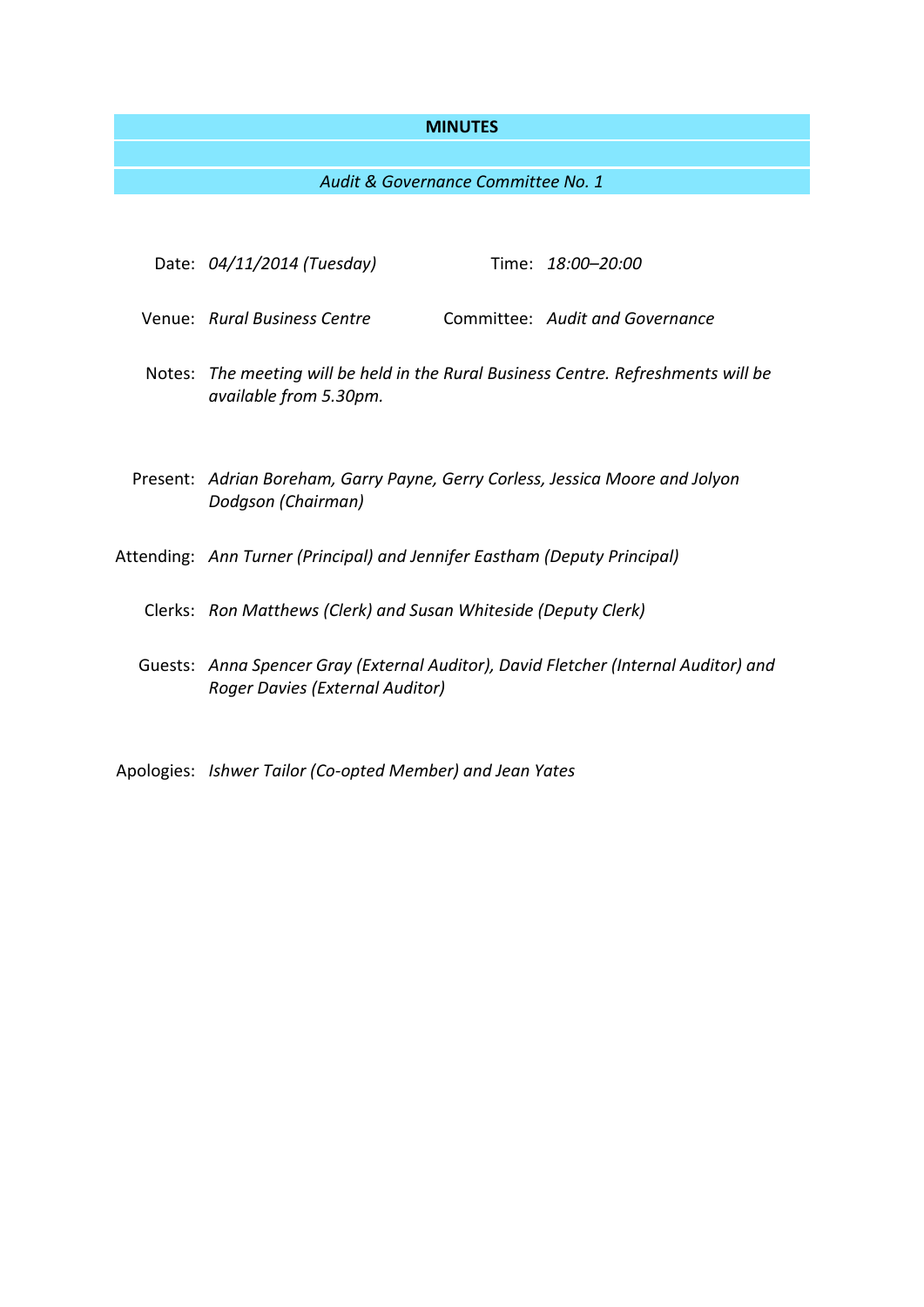### *Public* **Minutes**

Item number: Item description: (and category)

# **01.14** *Attendance of College Staff Decision* **Welcome and Farewell**

This was the first meeting of the Audit & Governance Committee. A warm welcome was extended to Adrian Boreham and Jessica Moore who were new to Audit Committee.

At the conclusion of the Audit business the external audit representative, Roger Davies left the meeting. This had been Roger's last meeting at the Committee and with the College. The Audit Committee expressed their thanks to him personally for his standards of professionalism and the good working relationship and wished him well. The sentiment was echoed by Management. Roger responded appropriately.

### **Attendance of College Staff**

Section 8.1 of the current Constitution and Terms of Reference for the Audit & Governance Committee states:

"The Principal or some other senior manager who is responsible for the College's internal control and a representative of the Internal Auditors shall normally attend meetings at the invitation of the Committee, and the Committee shall have the power to invite such other persons to attend meetings as may be desirable or necessary."

### **Resolved:**

**That College Management staff and representatives from the Internal Auditors and Financial Statement Auditors attend the meeting**.

| 02.14           | <b>Apologies for Absence</b>                                                                                   |
|-----------------|----------------------------------------------------------------------------------------------------------------|
| Record          | Apologies had been received from Ishwer Tailor and Jean Yates.                                                 |
| 03.14           | Appointment of Chairman and Vice Chairman of Audit & Governance<br>Committee for the academic year 2014 / 2015 |
| <b>Decision</b> | Following due process it was                                                                                   |
|                 | Resolved:                                                                                                      |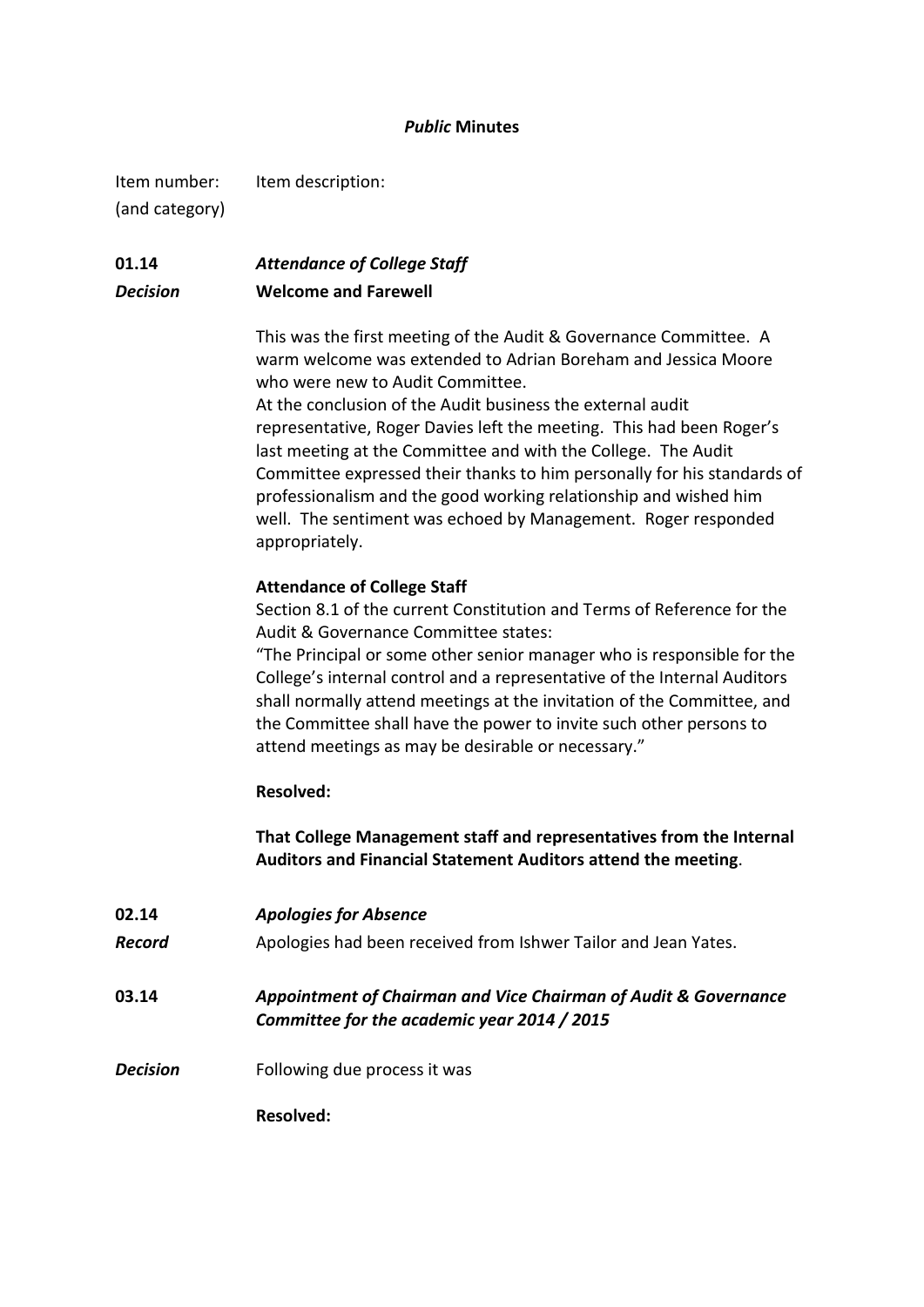|                 | That Jolyon Dodgson be re-appointed Chairman of the Audit<br>I.<br>Committee for the academic year 2014 / 2015 with immediate<br>effect<br>That Gerry Corless be appointed Vice Chairman of the Audit<br>ΙΙ.<br>Committee for the academic year 2014 / 2015 with immediate<br>effect.                                                                                                                                                                                                                                                                               |
|-----------------|---------------------------------------------------------------------------------------------------------------------------------------------------------------------------------------------------------------------------------------------------------------------------------------------------------------------------------------------------------------------------------------------------------------------------------------------------------------------------------------------------------------------------------------------------------------------|
| 04.14           | <b>Public Minutes of Previous Meetings</b>                                                                                                                                                                                                                                                                                                                                                                                                                                                                                                                          |
| <b>Decision</b> | The public minutes of Audit Committee meeting number 89 held on<br>Tuesday 1 July 2014 were confirmed and signed as a true and correct<br>record.                                                                                                                                                                                                                                                                                                                                                                                                                   |
| 05.14           | <b>Declarations of Interest</b>                                                                                                                                                                                                                                                                                                                                                                                                                                                                                                                                     |
| <b>Record</b>   | There were no declarations made.                                                                                                                                                                                                                                                                                                                                                                                                                                                                                                                                    |
| 06.14           | <b>Financial Statements</b>                                                                                                                                                                                                                                                                                                                                                                                                                                                                                                                                         |
| <b>Decision</b> | Financial Statements Auditors Report and Financial Statements for the<br>year ended 31 July 2014 and External Audit Findings Report to the Audit<br>& Governance, and Finance & Resources Committees.                                                                                                                                                                                                                                                                                                                                                               |
|                 | The draft Members Report & Financial Accounts for the year ended 31<br>July 2014 which had been considered by Finance & Resources<br>Committee were submitted to provide supporting information to allow<br>the Committee to make informed judgements.                                                                                                                                                                                                                                                                                                              |
|                 | The representative from Baker Tilly, the College Financial Statements<br>Auditors, spoke to the External Audit Findings Report. He thanked<br>management for the completeness and accuracy of the Financial<br>Statements provided on their arrival and stated that the Audit process<br>had gone smoothly. The DP Finance & Funding commented on the good<br>working relationship that allowed an effective, efficient but robust<br>process. The External Auditor and College Management supported<br>Audit Committee discussions and answered various questions. |
|                 | Audit minute 31.14 refers, recent changes to the Regularity Audit<br>requirement were clarified and members noted this would be reflected<br>in a wording change in the regularity opinion. The regularity approach<br>would continue to include testing of compliance with the authorising<br>framework and assessing compliance with other rules and regulations                                                                                                                                                                                                  |

that define regularity. The risk assessment areas are limited to assessment of risk of material irregularities and non-compliances and no longer include propriety. The external auditors will not seek to place reliance on the work of the internal auditors. An updated engagement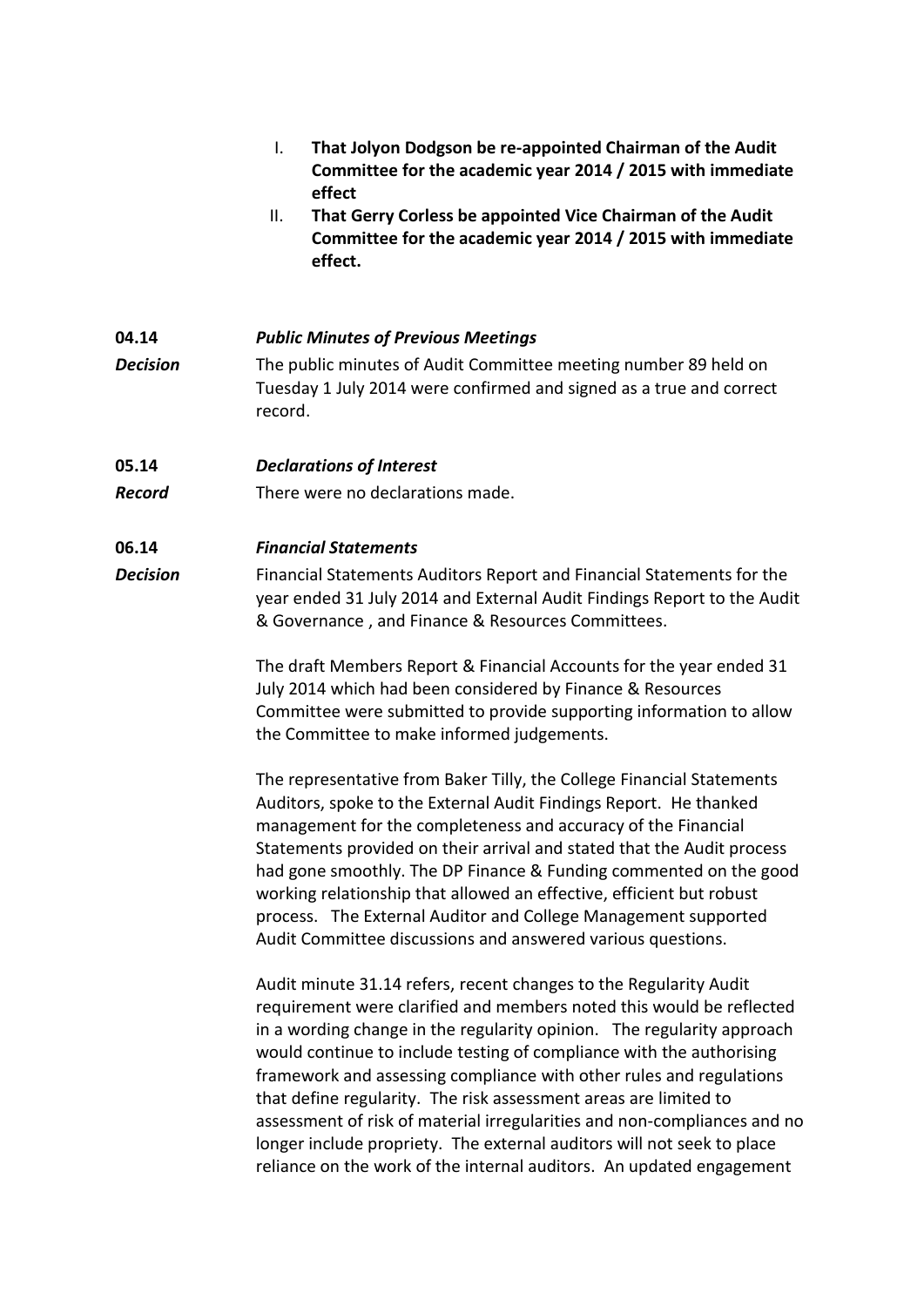letter has been issued which reflects the changes to the regularity audit reporting. The regularity audit continues to be a tripartite engagement between the college, the funding body and the auditor. The Committee was informed that Baker Tilly External Audit would sign the unqualified opinions for the financial statements and regularity audit. The opinions were lodged in the document 'Myerscough College Report and Financial Statement for the year ended 31 July 2014' on pages 24 and 51 respectively.

Section 2 - Audit and accounting issues identified at planning stage included Funding, Staff Costs, Fire in old laboratories, Going Concern, Accommodation (Capital Plan), FRS 17 'Retirement Benefits', and Regularity and Key Financial Controls Review. Some items were identified to be recorded at section 3 in the report unadjusted / adjusted misstatements. These were an unadjusted journal regarding the final SFA funding reconciliation and an adjusted misstatement to reclassify £61k of assets under construction to prepayments as the assets weren't received until post year end.

The accounting policy disclosure to agree the College as Going Concern was confirmed.

The FRS17 pension deficit had reduced.

The resolution from the Regularity review stated, 'No matters of material significance arose during our work and we anticipate being able to give an unqualified opinion in respect of regularity.'

Section 3 – Unadjusted/adjusted misstatements.

The unadjusted items were not considered to be material to the financial statements therefor an audit adjustment was not proposed.

Section 4 – Deficiencies in internal control - There were none identified during the course of the audit work.

Section 5 - Significant accounting policies disclosures and estimates Two matters were identified during the course of the audit which had been subsequently addressed in the financial statements.

Fees and Independence – The auditors confirmed their fees and independence.

Letter of representation (financial statements) (page 16)'This representation letter is provided in connection with your audit of the financial statements of the College for the year ended 31 July 2014 for the purpose of expressing an opinion as to whether the financial statements had been prepared in accordance with the applicable financial reporting framework which give a true and fair view.'The letter would be presented to Corporation at its meeting on 16 December 2014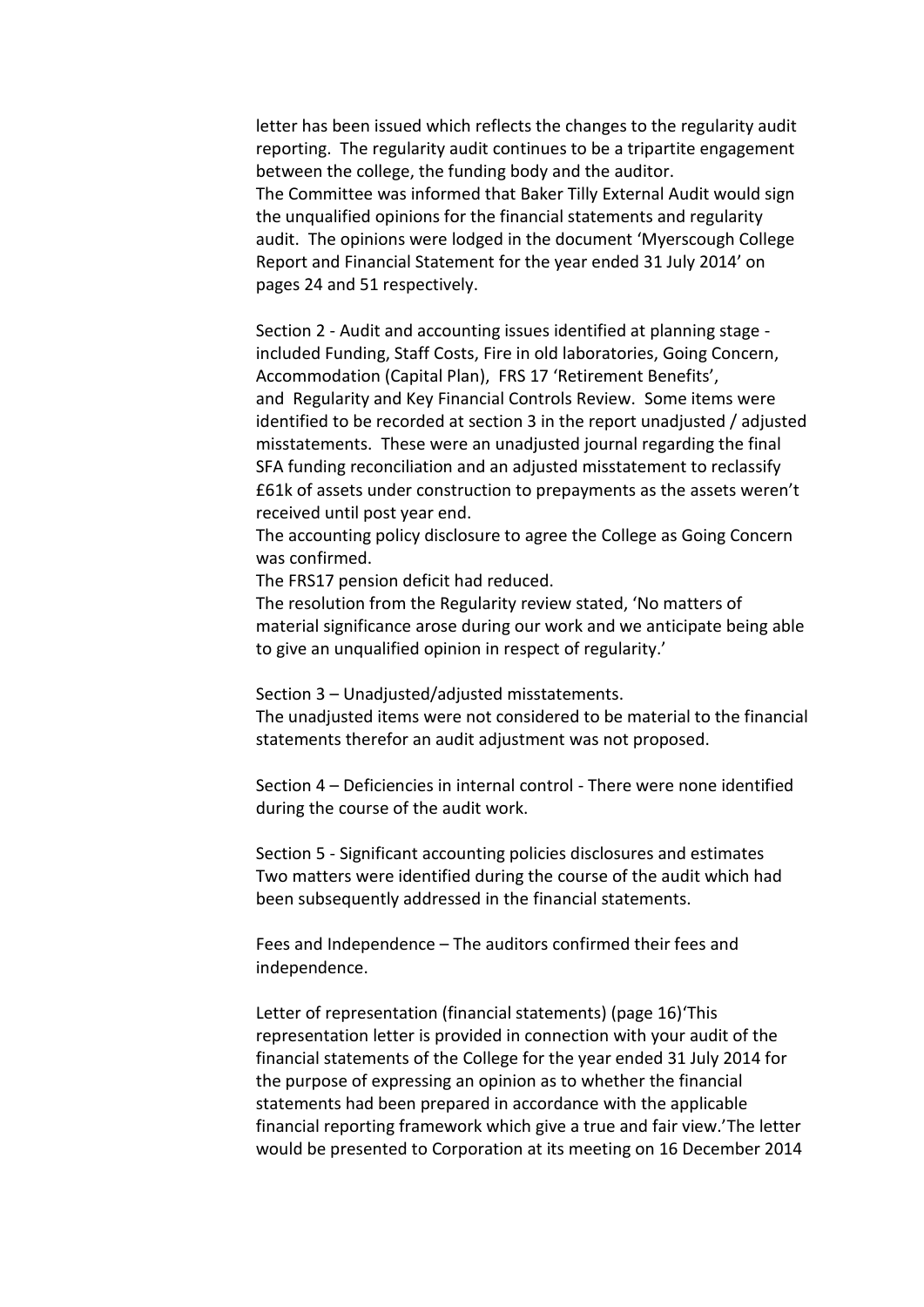for signing by the Chairman and the Chief Accounting Officer (the Principal).

Letter of representation Regularity Audit year ending 31 July 2014 Expenditure and income were applied for the purposes intended by Parliament and the financial transactions conformed to the authorities which governed them.The letter would be presented to Corporation at its meeting on 16 December 2014 for signing by the Chairman and the Chief Accounting Officer (the Principal).

The Audit Findings report contained details of updated financial reporting developments. The updated SORP which included FRS 102, the financial reporting standard applicable in the UK and Republic of Ireland broadly based on the International Accounting Standards Board's International Financial Reporting Standards had been published. The accounts for year ending July 2016 would be published according to the new arrangements.

Members noted fewer changes to the treatment of capital grants than originally anticipated though deferred capital grant balances would be retained on the balance sheet and reported as a liability rather than show on the funds side potentially resulting in a material reduction to net assets.

Colleges would need to review bank covenants to establish whether the revised treatment would impact the measures used by banks to monitor performance.

Emerging Issues – Audit and Governance Committee noted the information on key issues currently affecting the sector and details of recent developments that may be of relevance to the College. Members commented on recent VAT rulings and in particular the definition of nonbusiness income in relation to VAT relief on new building construction.

The Committee expressed its satisfaction with the Audit Findings Report for the year ended July 2014 and noted that the opinions and letters of representation for the financial statements and regularity could not be confirmed until the accounts had been signed.

Audit Committee thanked Roger Davies for presenting the External Audit Findings Report and expressed its satisfaction with the communication, tone, completeness and presentation of same. They congratulated the DP Finance & Funding for her team's efforts with no matters for management action.

### **Resolved:**

I. **That the external audit findings report for the year ended 31 July 2014 be commended to the Corporation for approval**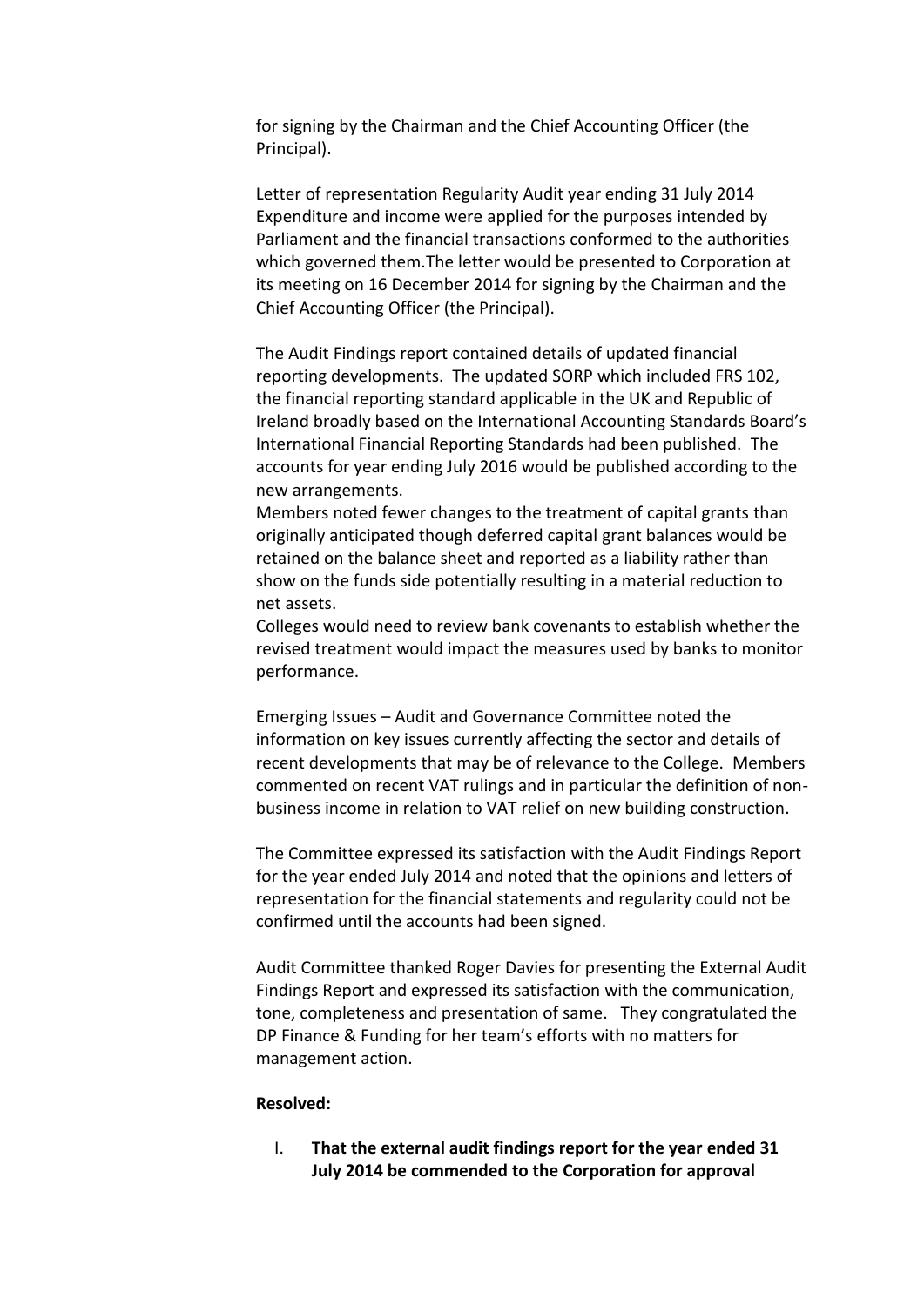- II. **That the Draft letter of representation (financial statements) be commended to Corporation for approval to be signed by the Chairman of the Corporation and the Principal.**
- III. **That the Draft letter of representation (regularity) be commended to Corporation for approval to be signed by the Chairman of the Corporation and the Principal.**
- IV. **The Auditors Opinions in respect of the Financial Statements Audit and Regularity Audit for 2013/2014 be commended to Corporation for signature by Baker Tilly.**

### **07.14** *Draft Annual Report of the Audit Committee*

*Decision* Consideration was given to the draft Annual Report of the Audit Committee to the Principal / Chief Executive and the Corporation for the year ended 31 July 2014 prepared by the Clerk. The Clerk spoke to the report and members noted that in accordance with the

> Joint Audit Code of Practice the Audit Committee was required to give assurance to the Board. Accordingly the report stated:

'The Audit Committee is of the view that it has operated effectively and fulfilled its obligations as identified in its Terms of Reference. It is also of the opinion that the College's audit arrangements, the internal control systems, value for money policy and procedures, financial controls, framework of governance, risk management and control are adequate, operating effectively and its processes secure economy, efficiency and effectiveness and can be relied upon.

The report would be signed by the Chairman of Audit Committee and commended to Corporation for approval and onward transmission to the funding body.

### **Resolved:**

**That the draft Annual Report of the Audit Committee to the Principal / Chief Executive and Corporation for the year ended 31 July 2014 be accepted and commended to the Corporation.**

**08.14** *Skills Funding Agency Audit Information* Audit Committee gave consideration to the two recent Funding Assurance reviews undertaken by the Skills Funding Agency (SFA) concerning the Education Funding Agency (EFA) delivery and the Skills Funding Agency delivery.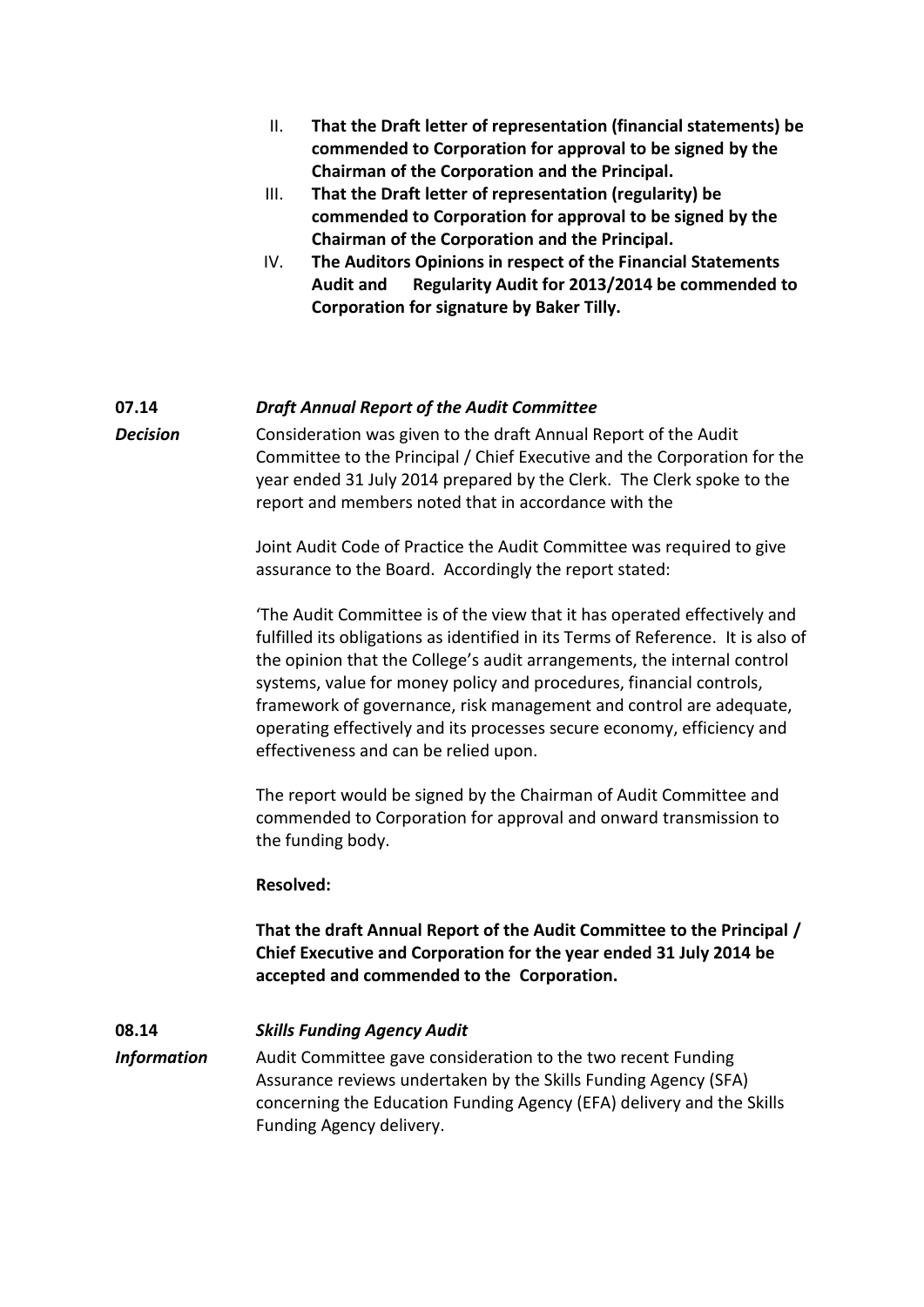The basis of the reviews was to check on evidence of each learners, eligibility, existence and achievement. The audit process was onerous and extremely detailed and involved much staff time. Members noted that error rates were easily within acceptable parameters of below 5 percent. The EFA error rate was 0.53% against a £9.1m allocation and the SFA error rate was 1.01% against a £3.1m allocation. Since the audit ILR data had been amended where necessary and there was no implication to this year's funding allocation though potentially there could be minimal impact to the following years funding allocation with respect to SFA funding.

The Action plans from the audit indicated recommendations that were being acted on by named staff to documented completion dates.

Audit & Governance Committee were satisfied with the explanations to their questions and noted that the process had incurred additional demands on some members of staff at a busy time of year.

### **Resolved:**

**That the report on the Skills Funding Audit be received.**

### **09.14** *Annual Risk Management Report to the Audit Committee and Corporation for 2013 / 2014*

**Decision** Consideration was given to the Annual Risk Management Report to the Audit Committee and Corporation for 2013 / 2014.

The report listed the significant areas of risk for 2013 / 2014.

During the year the risk management process was reviewed and the risk scoring was changed from a 3x3 to 5x5 matrix. The risk management plan was a live document that was regularly reviewed, assessed and reported on.

### **Resolved:**

**That the Annual Risk Management Report to the Audit Committee and Corporation 2013 / 2014 be accepted and commended to the Corporation as submitted.**

### **10.14** *Risk Management Plan (Full) 2013 / 2014*

*Decision* Consideration was given to the detailed Risk Management Plan for 2013 / 2014 dated October 2014.

> Risks were scored according to likelihood and effect using a 5x5 matrix to provide an overall risk factor score. Only risks scored at 6 or above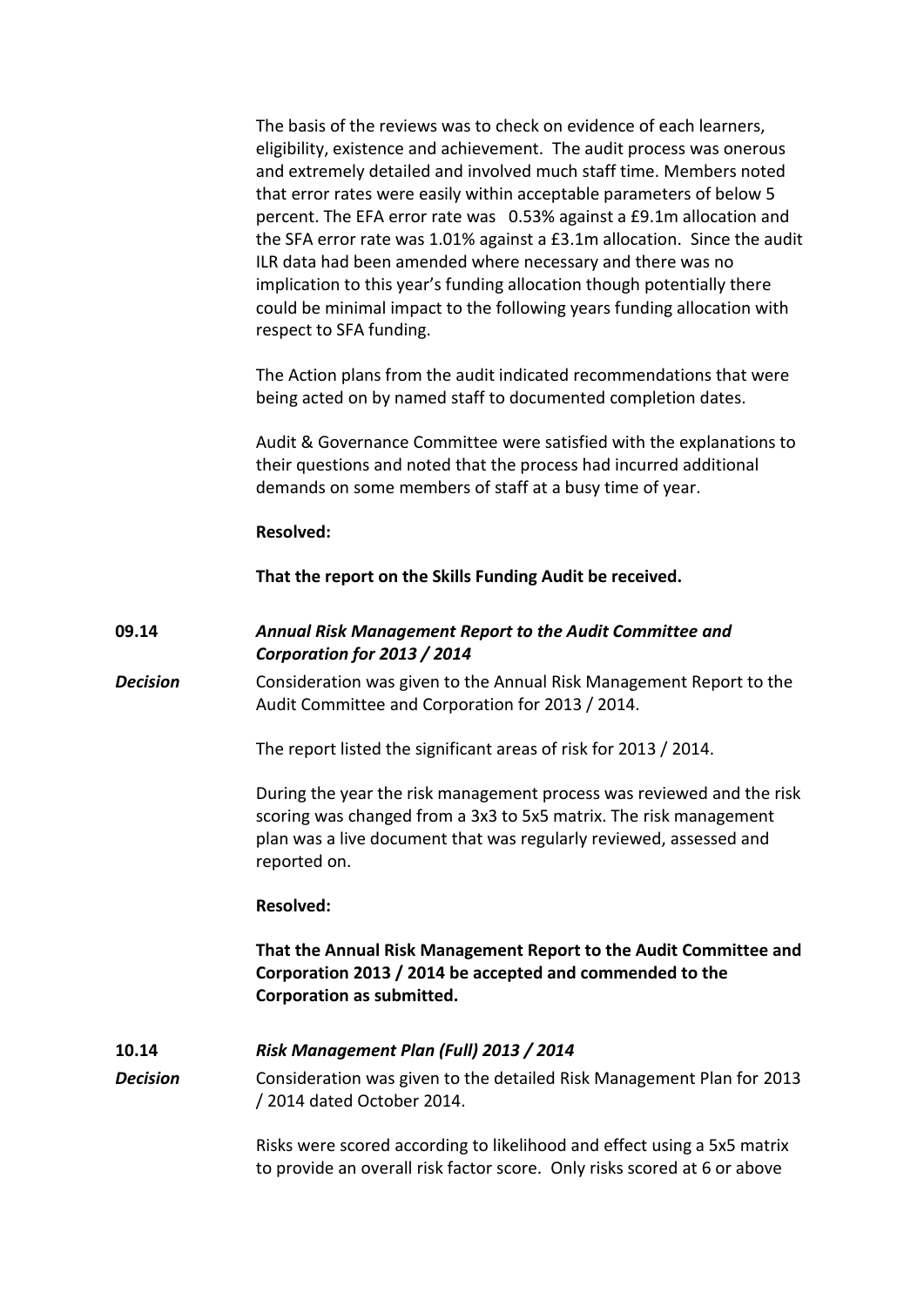were reported on in the summary report. A scoring grid was provided depicting the occurrence of risk rating throughout the plan. The highest rated risk was 1a 'Impact of Government Cuts.'The register was a live document updated as situations arose and reviewed by Audit Committee on a quarterly basis.

In response to questions:

Explanations were provided with regard to the scoring grid, 'heat map' depicted on the final page of the report where the risk appetite was shown.

There was a significant increase in student intake with high needs. This had exceeded expectation due to changes in local authority / council practice. As a result numbers exceeded funding allocations. Members were updated on the reasons behind this and the success and attraction of Myerscough as an education provider. The assurance column was due to be populated as Management acted on the unexpected demand through application for funding to local authorities / councils and strengthening of network arrangement. Staff were being recruited and the estimation of student numbers for next year which had to be placed now was increased accordingly.

Members were updated on the lease arrangements at Croxteth and impact on strategic decisions.A few minor typographical errors would be corrected.

### **Resolved:**

**That the full Risk Management Plan for 2013 / 2014 be commended to the Corporation.**

# **11.14** *Risk Management Policy and Procedure*

**Decision** Audit Committee gave consideration to the updated Risk Management Policy and Procedure. Audit Committee noted only minor changes and as such it was

### **Resolved:**

**That the Risk Management Policy and Procedure be commended to Corporation for approval.**

# **12.14** *Internal Audit Progress Report and Summary Report Update*

*Consultation* The Internal Auditors used the College Risk Management Plan as the basis for the internal audit plan. Consideration was given to the progress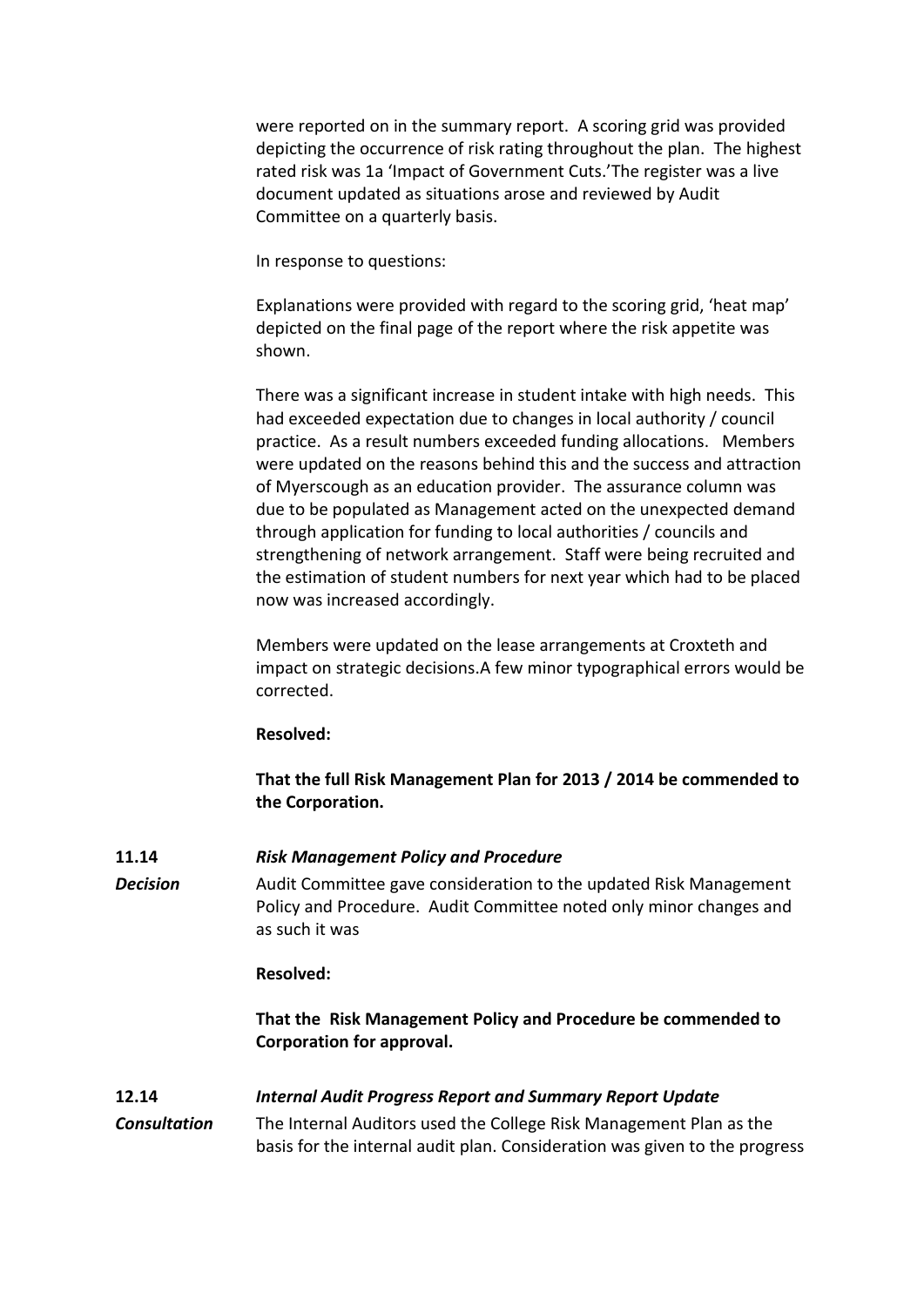made in respect of the issues raised in the Internal Audit reports from 2013 to 2014 detailed in the Progress Report and the Summary Report.

Of the recommendations made 27 had now been implemented and 7 were on-going, and there were none outstanding. Audit Committee noted some slippage in timescales and received assurance that this slippage did not mask issues. More detailed explanations were provided on the progress with the Human Resources actions where members noted there had been a temporary staff shortage (due to maternity leave) and there was an ongoing wider review of Continuing Professional Development Training in the College.

The internal audit visit commencing 24 November 2014 would dedicate time to follow up on previous audits.

The DP Finance & Funding acknowledged a comment on the layout of the Report and would adapt accordingly.

### **Resolved:**

**That Audit Committee accepted and approved the report on progress made in respect of the issues raised in the Internal Audit Reports for 2013 / 2014 in the Progress Report and Summary Report.**

### **13.14** *Data Returns Report*

*Information* The Data Returns Report and verbal update provided assurance that all 2013 / 2014 returns were submitted on time. Audit & Governance Committee commented that for 11 of the 14 submissions there were 'learning Aim errors due to SFA software'. This was a Skills Funding Association national issue and not a Myerscough College issue.

The first return of 2014 / 2015 had been submitted on time.

### **Resolved:**

### **That the Data Returns Report be received**

**14.14** *Co-option of Committee Member – Naveed Sharif Decision* GOVERNANCE

**Co-option of Committee Member – Naveed Sharif**

Audit & Governance Committee gave consideration to the reappointment of Naveed Sharif as a Co-opted Committee Member of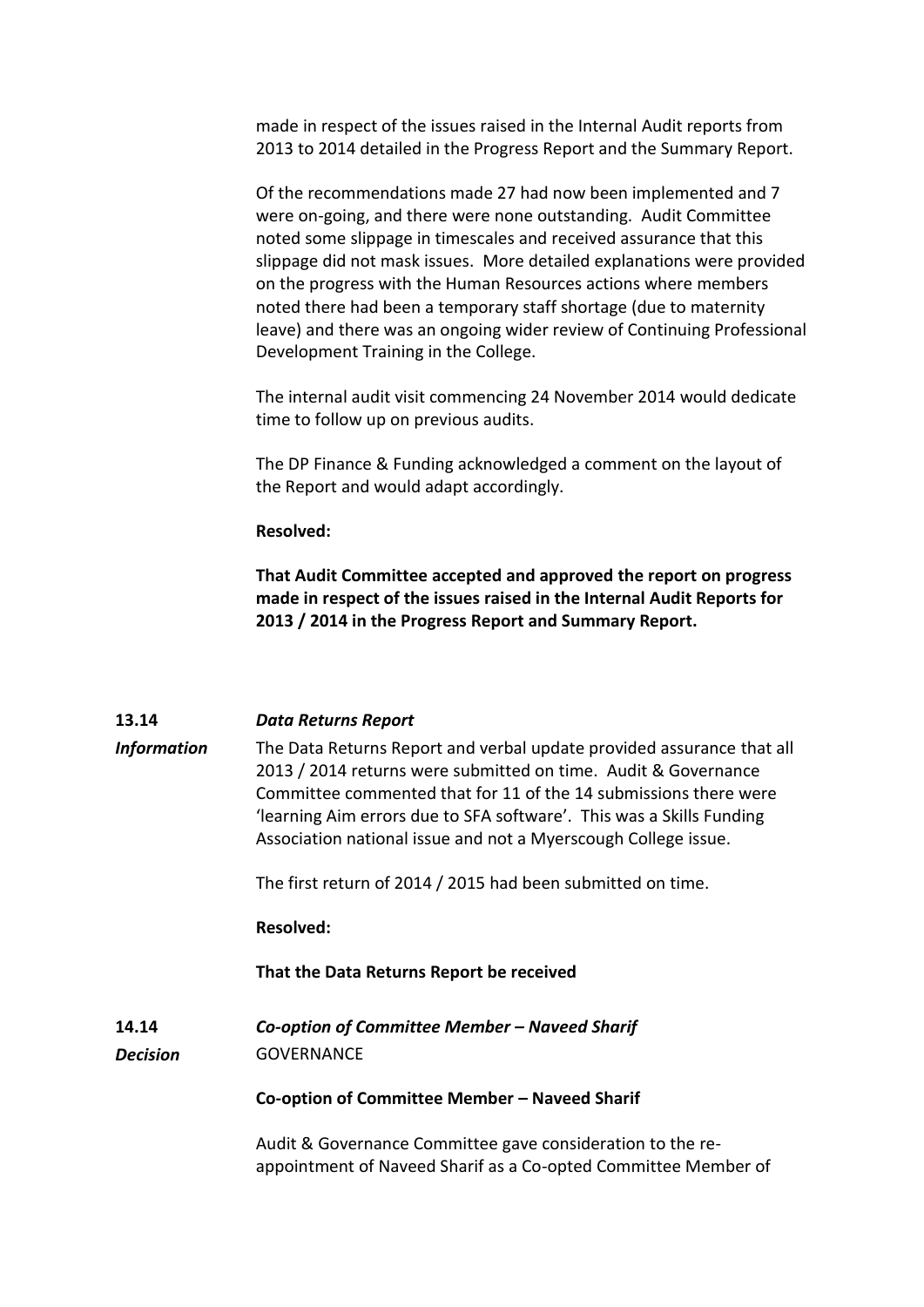Quality & Standards Committee. His contributions, attendance and positive comment sent to the meeting from the Chairman of Quality & Standards Committee were taken into consideration. It was noted the maximum period Co-opted members could serve consecutively was eight years which was in line with the 2 four year terms full Board members could serve.

Following due process it was

**Resolved:**

**That Corporation be recommended to approve that Naveed Sharif be re-appointed as a co-opted Committee Member to the Quality & Standards Committee for an seventh one year term of office commencing 1 January 2015.**

# **15.14** *Co-option of Committee Member – Ishwer Tailor Information* Corporation minute 36.14 refers

Ishwer Tailor's re-appointment as a Co-opted Member of the Audit Committee for a second one year term of office commencing 1 August 2014 had been approved at Corporation at its meeting on 15 July 2014

### **16.14** *Skills Audit 2014*

*Consultation* Audit & Governance Committee gave consideration to the results of the Skills Audit 2014.

> The Skills Audit was a useful tool in identifying the overall make-up of the Board as well as to identify strengths and gaps in skills on the Board for recruitment purposes.

There were explanations around the rating average from the 'survey monkey' responses. Again this was useful and helped identify training needs but it was also noted that a low rating did not necessarily indicate weaknesses as a diverse Board required one or two 'experts' on each specific but overall coverage was required.

The Clerk reminded members that there would be a requirement to recruit two Governors in summer 2015. It was identified that there was a current need to appoint a Governor with skills in the Land-based sector, agriculture.Members were reminded of the facility to appoint up to two co-opted Members to each of the Corporation's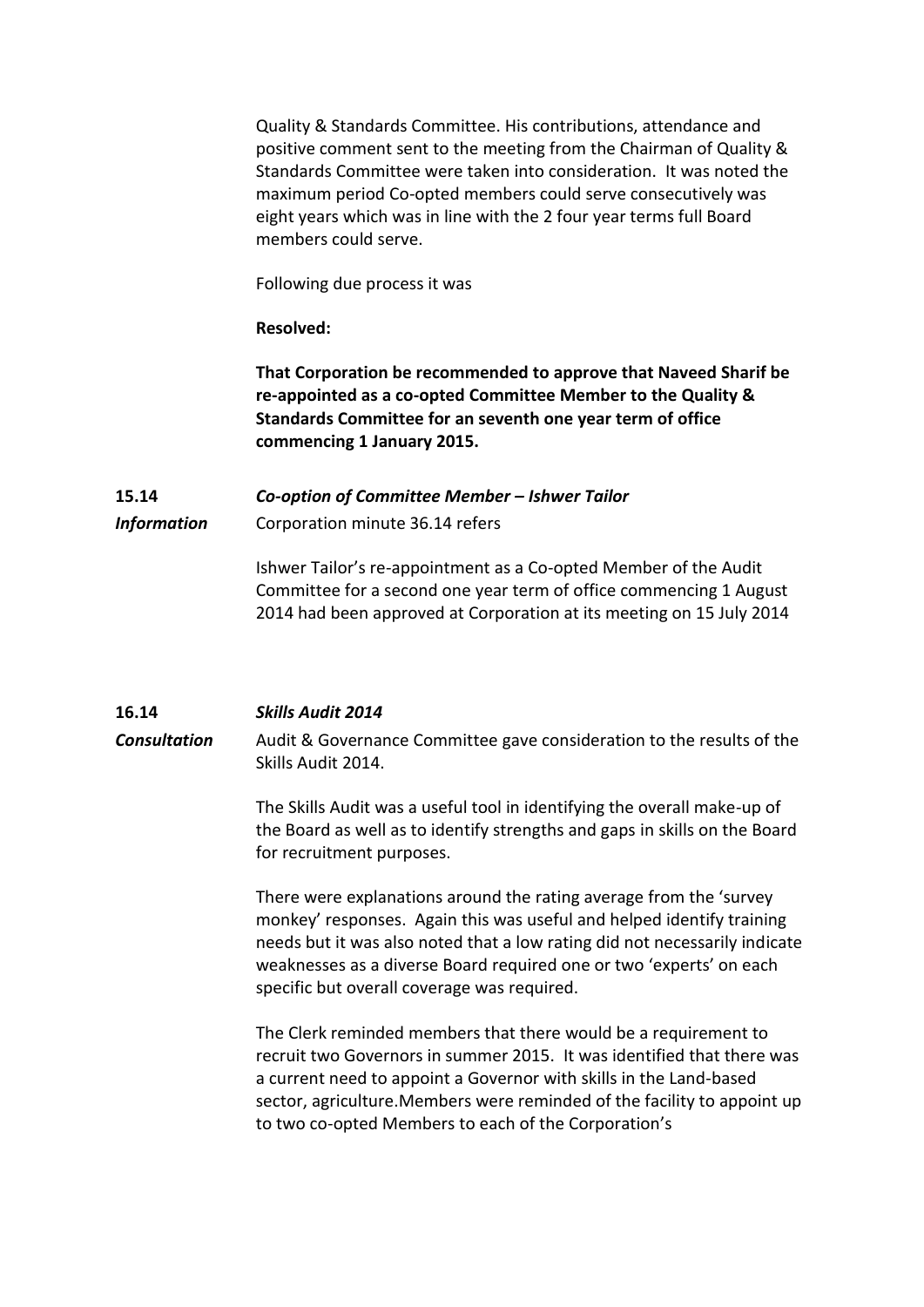Committees.Governor Recruitment would be reviewed at the next meeting in February 2015.

**Resolved:**

**That the Skills Audit 2014 be received.**

# **17.14** *Governance Quality Improvement Plan 2014 / 2015 (QIP)*

*Information* Audit & Governance Committee gave consideration to the Governance QIP prepared by the Clerk who had referred to the Self-assessment responses in the process.Various items were underway and the upcoming training events and Away Event, January 2015 would be utilised to address matters as well as Management reports to relevant Committees.

### **Resolved:**

**That the Governance Quality Improvement Plan 2014 / 2015 be received**

### **18.14** *Annual Review of Decision Making processes of the Corporation*

**Decision** The Provider Financial Assurance (PFA) review of the effectiveness of financial management and governance at Myerscough, undertaken in January 2003, recommended that the Corporation carry out a full review of its decision making processes annually. This requirement arises from the press release issued by Baroness Blackstone in April 1999 which stated that each college must review annually its decision making process and such reviews must be recorded in the Corporation minutes.

> The following are the various processes that make up the overall decision making process:-

- 1. Corporation Structure
- 2. Scheme of Delegation
- 3 Committee Constitution and Terms of Reference

 Appeals Committee - Audit and Governance Committee - Finance and Resources Committee - Quality & Standards Committee - Remuneration Committee

- 4. Standing Orders
- 5. Code of Conduct
- 6. Confidentiality Policy